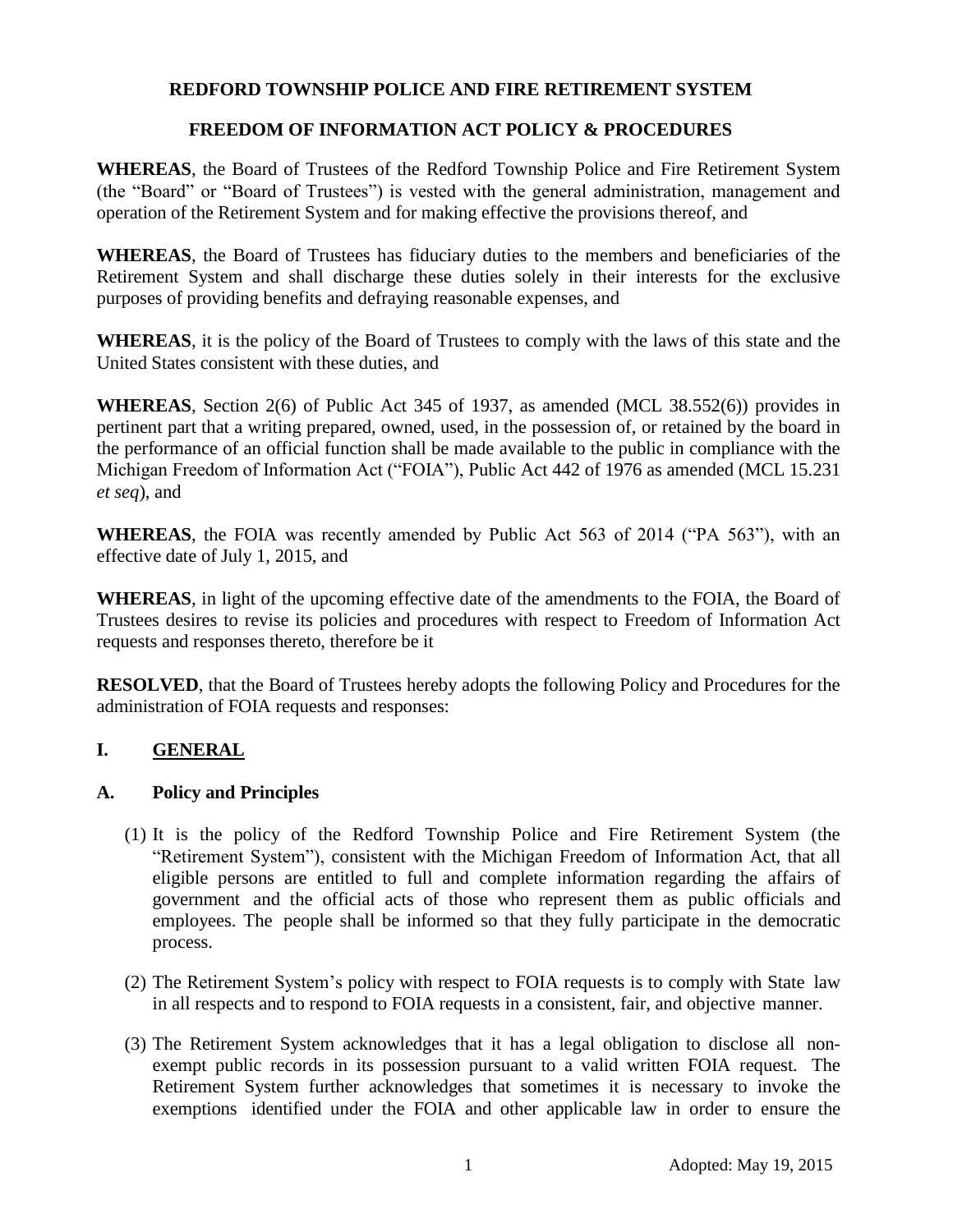effective operation of government and to protect the privacy of individuals.

(4) The Retirement System will protect the public's interest in disclosure, while balancing the requirement to withhold or redact portions of certain records including, but not limited to those records containing personal and private information of members and beneficiaries of the Retirement System.

# **II. GENERAL ADMINISTRATION**

### **A. FOIA Coordinator**

(1) The Board of Trustees, acting pursuant to the authority at MCL 15.236, designates the Retirement System Administrator/Plan Secretary as the Retirement System's FOIA Coordinator. He or she shall be the individual responsible for processing all FOIA requests received by the Retirement System and approving all denials under the FOIA in consultation with the Board's legal counsel.

#### **B. FOIA Requests**

- (1) All FOIA requests shall be submitted in writing and directed to the Board of Trustees of the Retirement System. The request must sufficiently describe a public record so as to enable Retirement System personnel to identify and find the requested public record. No specific form to submit a request for a public record is required. However the Board has approved and made available a FOIA Request Form for use by the public (FOIA Form-1).
- (2) Written requests for public records may be submitted to the Retirement System in person or by mail directed to the Board of Trustees. Requests may also be submitted electronically by facsimile and e-mail. Requests for Retirement System records that are addressed to Redford Township will not be processed. Requests addressed to the Board or Retirement System that are received by Township personnel shall be promptly forwarded to the FOIA Coordinator for processing.
- (3) If a request for a public record is received by facsimile or e-mail, the request is deemed to have been received on the following business day. If a request is sent by e-mail and delivered to a spam or junk-mail folder, the request is not deemed received until 1 day after the FOIA Coordinator first becomes aware of the request. The FOIA Coordinator shall note both the date the request was delivered to the spam or junk-mail folder and the date the FOIA Coordinator became aware of the request.
- (4) A person may request that public records be provided on non-paper physical media, electronically mailed or other otherwise provided to him or her in lieu of paper copies. The Retirement System will comply with the request only if it possesses the necessary technological capability to provide records in the requested non-paper physical media format.
- (5) A person who makes a verbal, non-written request for information believed to be available on the Retirement System's webpage, where practicable and to the best ability of the Retirement System representative receiving the request, shall be informed of the pertinent website address.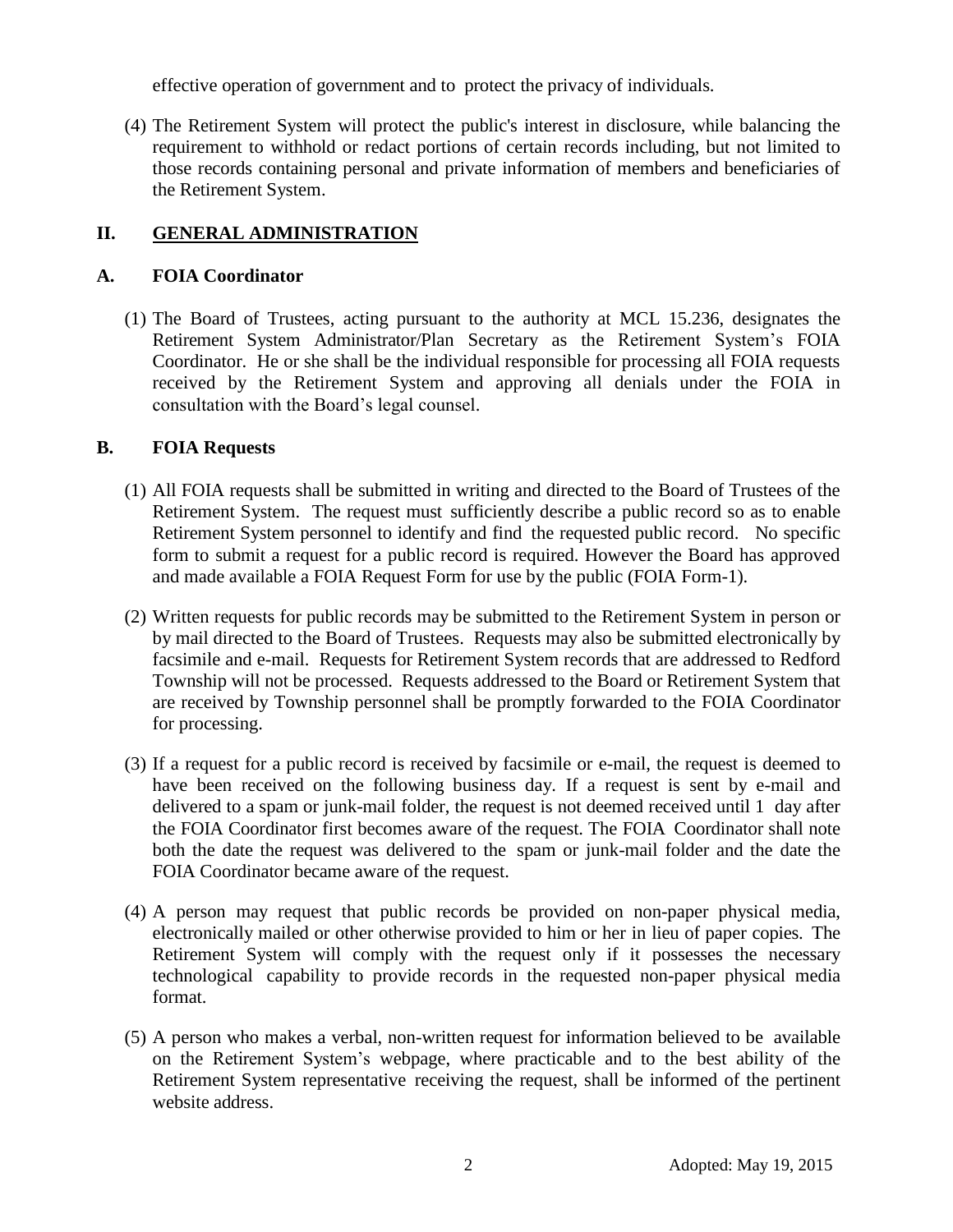(6) The FOIA Coordinator shall keep a copy of all written requests for public records received by the Retirement System on file for a period of at least 1 year.

# **III. PROCESSING A FOIA REQUEST**

### **A. Responding to a FOIA Request**

- (1) Within 5 business days of receipt of a FOIA request the Retirement System will issue a response, unless otherwise agreed to in writing by the person making the request. The Retirement System will respond to the request in one of the following ways:
	- a. Grant the request;
	- b. Issue a written notice denying the request;
	- c. Grant the request in part and issue a written notice denying in part the request;
	- d. Issue a notice indicating that due to the nature of the request the Retirement System needs an additional 10 business days to respond; or
	- e. Issue a written notice indicating that the public record requested is available at no charge on the Retirement System's website.
- (2) If the request is granted, or granted in part, the FOIA Coordinator will require that payment be made in full for the allowable fees associated with responding to the request before the public record is made available. The FOIA Coordinator shall provide a detailed itemization of the allowable costs incurred to process the request to the person making the request (FOIA Form-2). If the cost of processing a FOIA request is \$50 or less, the requester will be notified of the amount due and where the documents can be obtained.
- (3) If the estimated cost of processing a FOIA request is expected to exceed \$50, or if the requester has not fully paid for a previously granted request, the Retirement System will require a good-faith deposit before processing the request. In making the request for a good-faith deposit the FOIA Coordinator shall provide the requester with a detailed itemization of the allowable costs estimated to be incurred by the Retirement System to process the request and also provide a best efforts estimate of a time frame it will take the Retirement System to provide the records to the requester upon receipt of the required deposit (FOIA Form-3). The best efforts estimate shall be nonbinding on the Retirement System, but will be made in good faith and will strive to be reasonably accurate, given the nature of the request in the particular instance, so as to provide the requested records in a manner based on the public policy expressed by Section 1 of the FOIA.
- (4) The Retirement System shall provide reasonable facilities and opportunities for persons to examine and inspect public records during normal business hours. The FOIA Coordinator is authorized to promulgate rules regulating the manner in which records may be viewed so as to protect Retirement System records from loss, alteration, mutilation or destruction and to prevent excessive interference with normal business operations of the Retirement System.
- (5) The FOIA Coordinator shall, upon written request, furnish a certified copy of a public record to the person requesting the public record.
- (6) A webpage link to a copy of this Policy and Procedures shall be provided to with the response to all written requests for public records.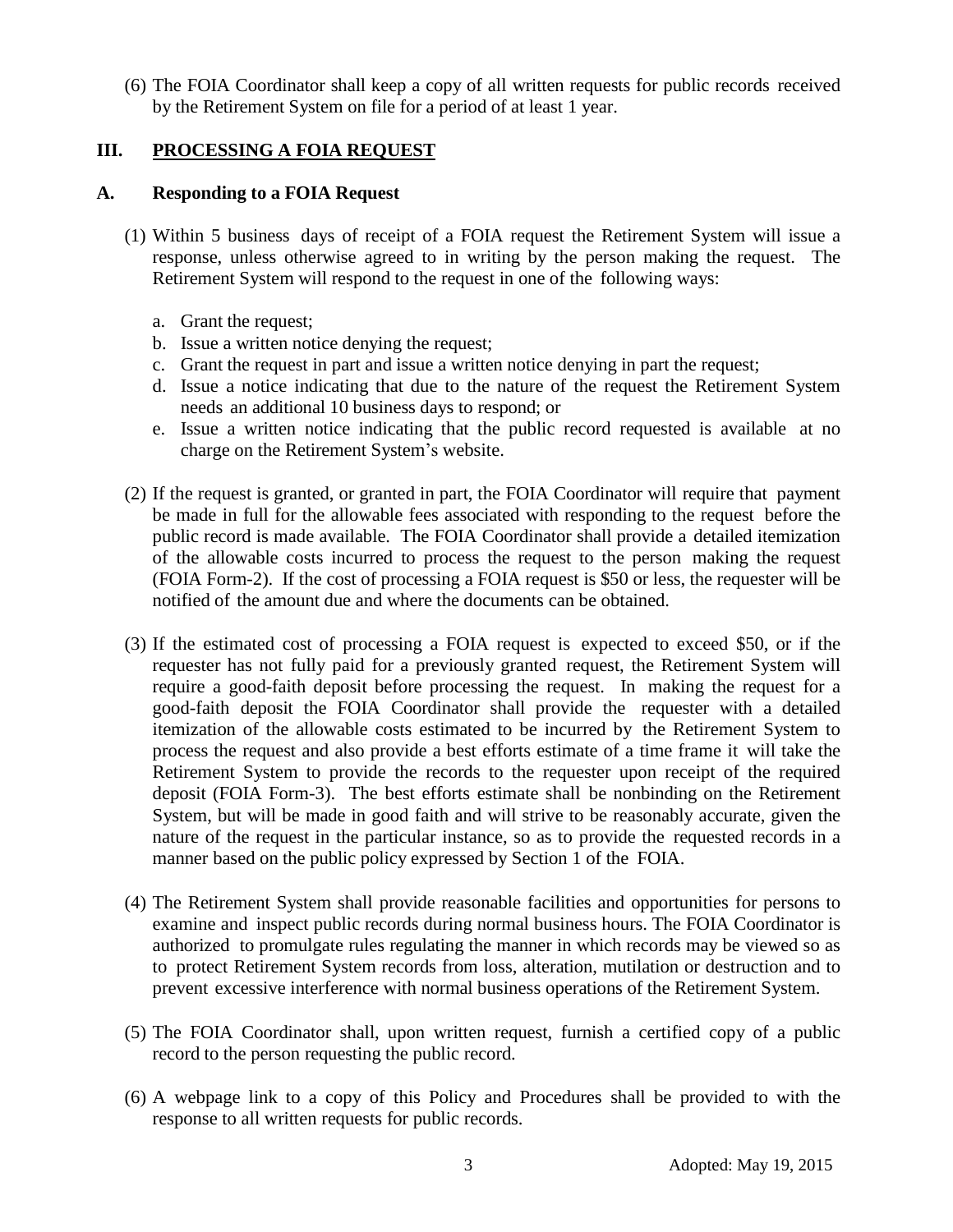# **B. Denial of a FOIA Request**

- (1) If the request is denied or denied in part, the FOIA Coordinator will issue a Notice of Denial which shall provide, as applicable:
	- a. An explanation why a requested public record is exempt from disclosure; or
	- b. A certificate that the requested record does not exist under the name or description provided by the requester, or another name reasonably known by the Retirement System; or
	- c. An explanation or description of the public record or information within a public record that is separated or deleted from the public record; and
	- d. An explanation of the person's right to submit an appeal of the denial to either the Board of Trustees or seek judicial review in the Wayne County Circuit Court; and
	- e. An explanation of the right to receive attorneys' fees, costs, and disbursements as well actual or compensatory damages, and punitive damages of up to \$1,000, should the requester prevail in Circuit Court.
	- f. The Notice of Denial shall be signed by the FOIA Coordinator.
- (2) If a request does not sufficiently describe a public record, the FOIA Coordinator may, in lieu of issuing a Notice of Denial indicating that the request is deficient, seek clarification or amendment of the request by the person making the request. Any clarification or amendment will be considered a new request subject to the timelines provided under the FOIA.

# **IV. FEES**

## **A. Generally**

- (1) A fee will not be charged for the cost of search, examination, review and the deletion and separation of exempt from nonexempt information unless failure to charge a fee would result in unreasonably high costs to the Retirement System because of the nature of the request in the particular instance, and the Retirement System specifically identifies the nature of the unreasonably high costs.
- (2) The following factors shall be used to determine an unreasonably high cost to the Retirement System:
	- a. The particular request incurs costs greater than incurred from the typical or usual request received by the Retirement System.
	- b. Volume of the public record requested
	- c. Amount of time spent to search for, examine, review and separate exempt from nonexempt information in the record requested.
	- d. The available staffing to respond to the request.
	- e. Any other similar factors identified by the FOIA Coordinator in responding to the particular request.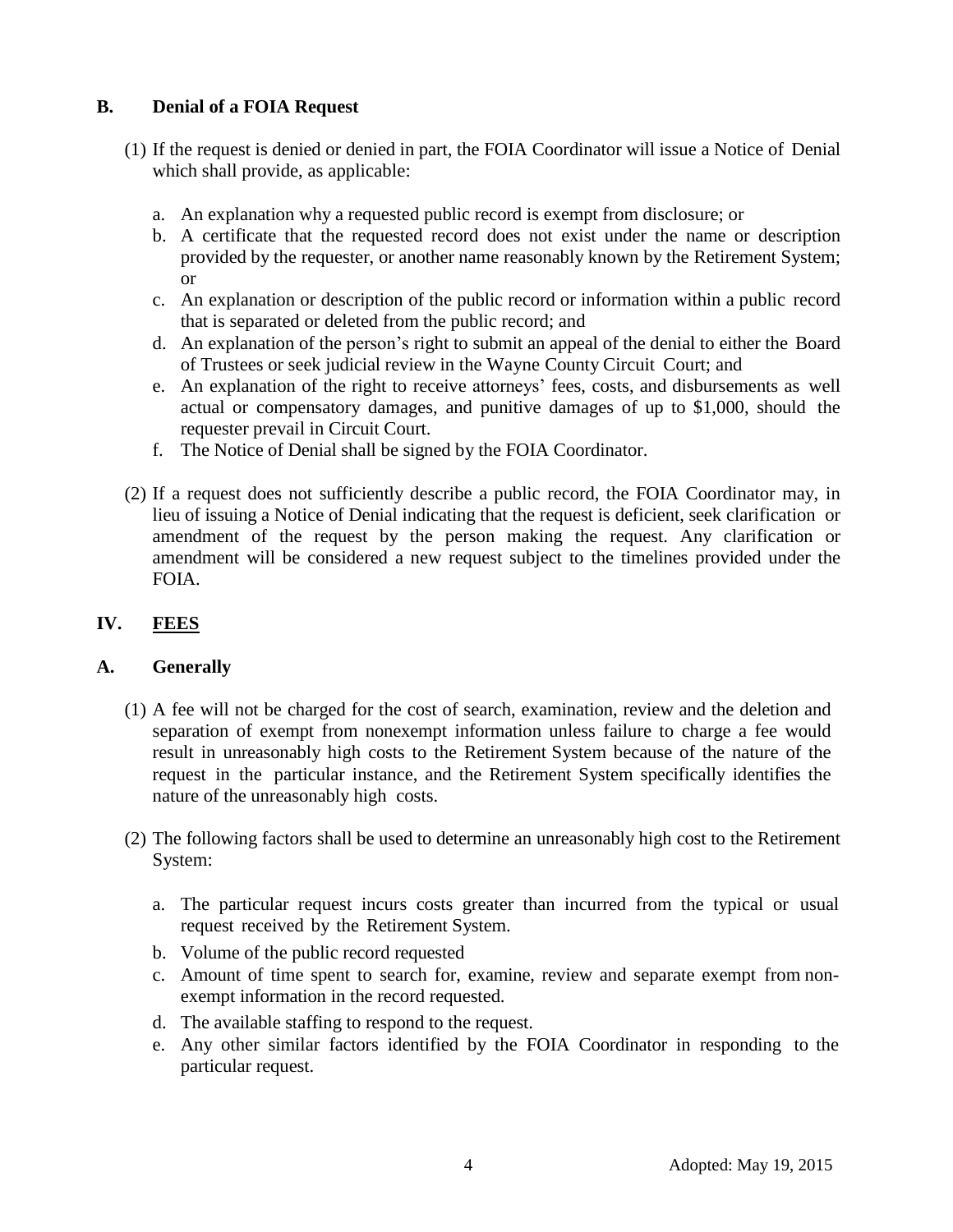- (3) The Retirement System may charge for the following costs associated with processing a FOIA request:
	- a. Labor costs directly associated with searching for, locating and examining a requested public record;
	- b. Labor costs associated with a review of a record to separate and delete information exempt from disclosure of information which is disclosed;
	- c. The actual cost of computer discs, computer tapes or other digital or similar media;
	- d. The cost of duplication of publication, not including labor, of paper copies of public records;
	- e. The cost of labor associated with duplication or publication, including making paper copies, making digital copies or transferring digital public records to non-paper physical media or through the Internet or other electronic means; and
	- f. The actual cost of mailing or sending a public record.

#### **B. Calculation**

(1) Labor costs will be calculated based on the following requirements:

- a. All labor costs will be estimated and charged in 15 minute increments with all partial time increments rounded down.
- b. The cost of labor directly associated with duplication, publication or transferring records to non-paper physical media can be charged in time increments of the public body's choosing with all partial increments rounded down.
- c. Labor costs will be charged at the hourly wage of the lowest-paid Retirement System employee capable of doing the work in the specific fee category, regardless of who actually performs work.
- d. If using contract or outside labor to separate and delete exempt material from nonexempt material, the public body must clearly note the name of person or firm who does the work and the labor cost may not exceed an amount 6 times the state minimum hourly wage.
- e. Labor costs will also include a charge to cover or partially cover the cost of fringe benefits. The Retirement System may add up to 50% to the applicable labor charge amount to cover or partially cover the cost of fringe benefits, but in no case may it exceed the actual cost of fringe benefits.
- (2) The cost to provide records on non-paper physical media when so requested will be based on the following requirements:
	- a. Computer disks, computer tapes or other digital or similar media will be at the actual and most reasonably economical cost for the non-paper media.
	- b. This cost will only be assessed if the Retirement System has the technological capability necessary to provide the public record in the requested non-paper physical media format.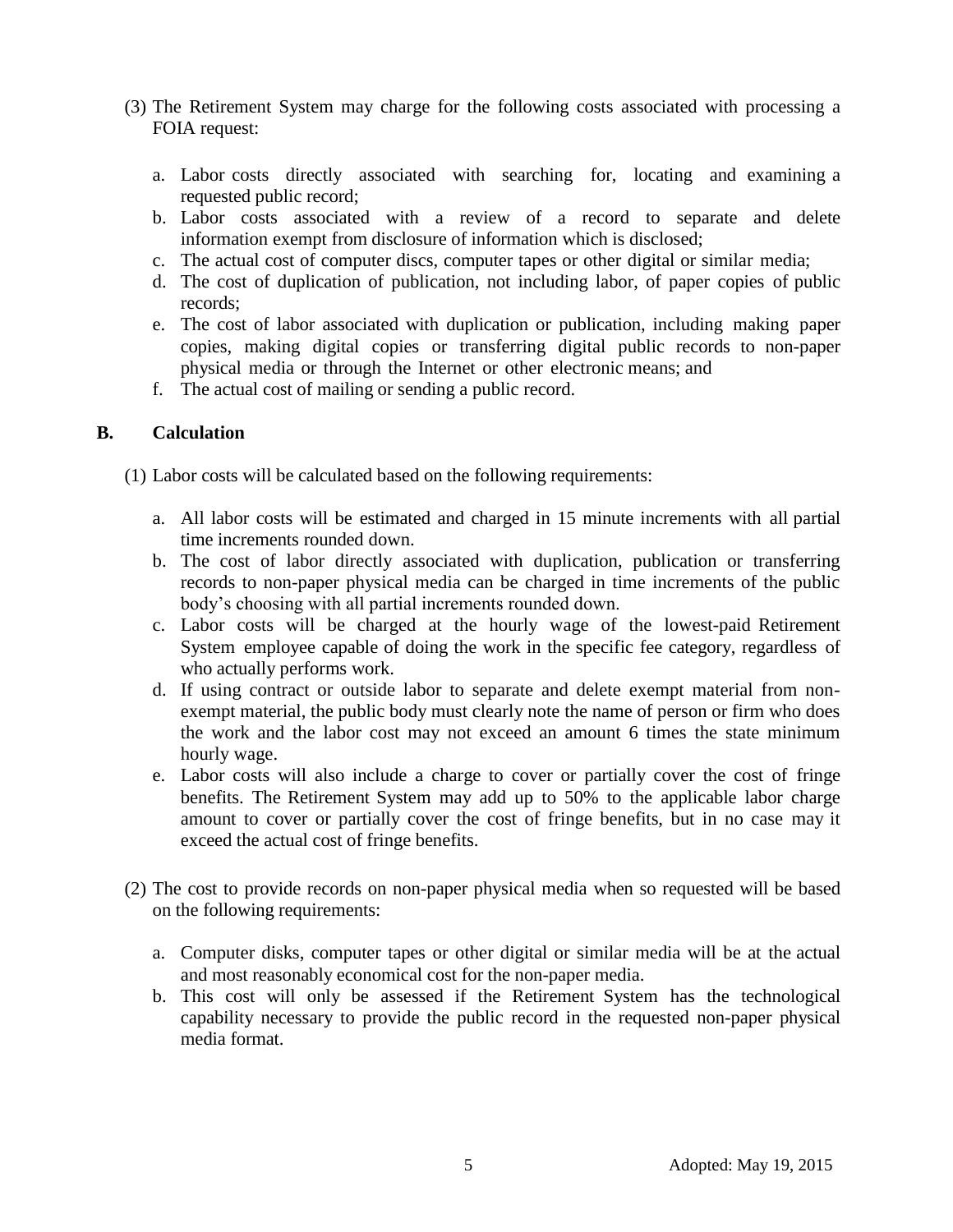- (3) The cost to provide paper copies of records will be based on the following requirements:
	- a. Paper copies of public records made on standard letter  $(8 \frac{1}{2} \times 11)$  or legal  $(8 \times 11)$  $\frac{1}{2}$  x 14) sized paper will not exceed \$.10 per sheet of paper. Copies for non-standard sized sheets of paper will reflect the actual cost of reproduction.
	- b. The Retirement System may provide records using double-sided printing, if available.
- (4) The cost to mail records to a requester will be based on the following requirements:
	- a. The actual cost to mail public records using a reasonably economical and justified means.
	- b. The Retirement System shall charge for the least expensive form of postal delivery confirmation.
- (5) If the FOIA Coordinator does not respond to a written request in a timely manner, the following fee reductions shall be applied:
	- a. Reduce the labor costs by 5% for each day the Retirement System exceeds the time permitted under FOIA up to a 50% maximum reduction, if any of the following applies:
		- i. The late response was willful and intentional.
		- ii. The written request, within the first 250 words of the body of a letter facsimile, e-mail or e-mail attachment conveyed a request for information.
		- iii. The written request included the words, characters, or abbreviations for "freedom of information", "information", "FOIA", "copy" or a recognizable misspelling of such, or legal code reference to MCL 15.231, *et seq.* or 1976 Public Act 442 on the front of an envelope or in the subject line of an e-mail, letter or facsimile cover page.
	- b. Fully note the charge reduction in the Detailed Itemization of Costs Form (FOIA Form-2).

#### **C. Fee Deposits**

- (1) If the fee estimate is expected to exceed \$50.00 based on a good-faith calculation by the FOIA Coordinator, the requester will be asked to provide a deposit not exceeding one-half of the total estimated fee.
- (2) If a request for public records is from a person who has not fully paid the Retirement System for copies of public records made in fulfillment of a previously granted written request, the FOIA Coordinator will require a deposit of 100% of the estimated processing fee before beginning to search for a public record for any subsequent written request by that person when all of the following conditions exist:
	- a. the final fee for the prior written request is not more than 105% of the estimated fee;
	- b. the public records made available contained the information sought in the prior written request and remain in the Retirement System's possession;
	- c. the public records were made available to the individual, subject to payment, within the time frame estimated by the Retirement System to provide the records;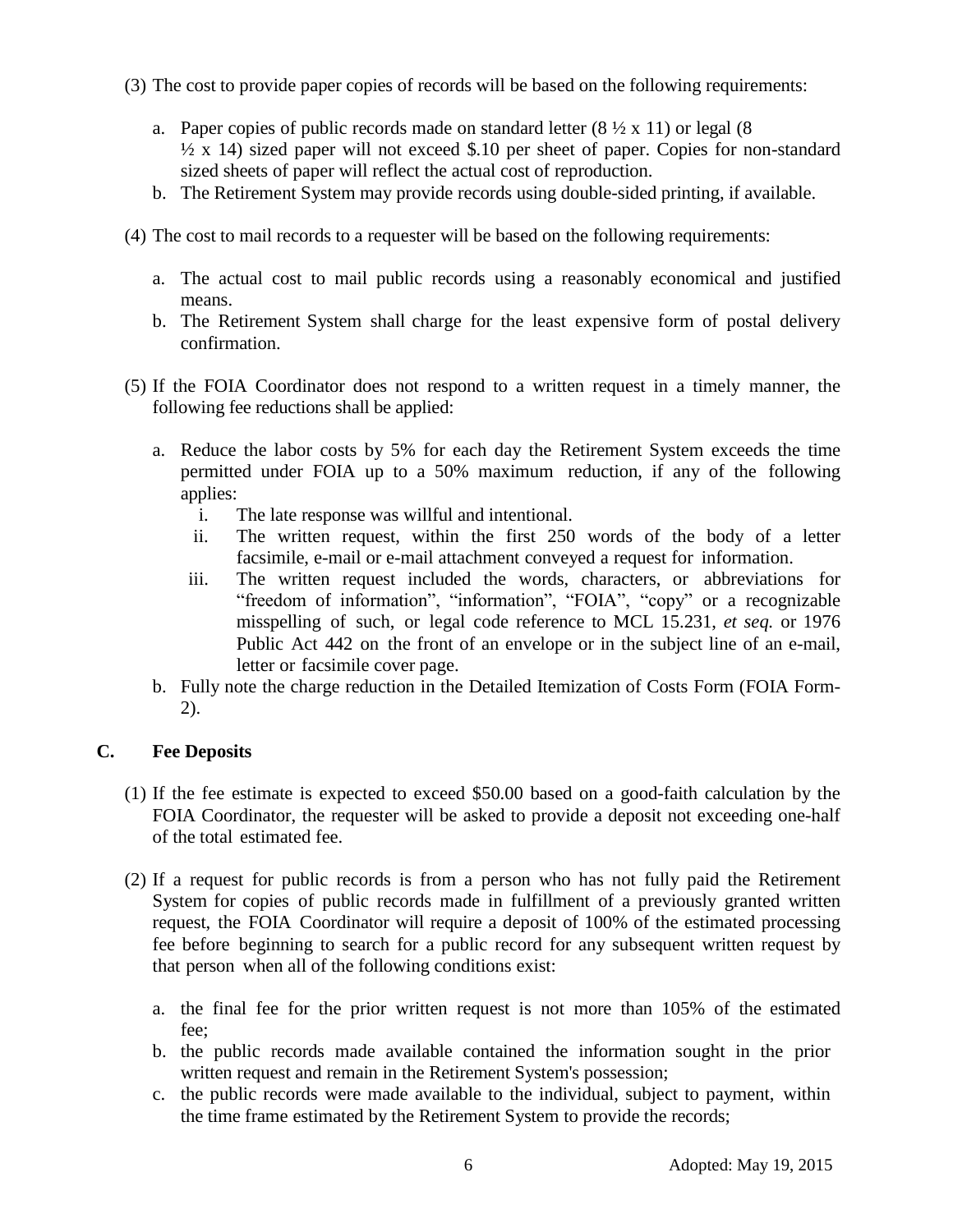- d. 90 days have passed since the FOIA Coordinator notified the individual in writing that the public records were available for pickup or mailing;
- e. the individual is unable to show proof of prior payment to the Retirement System; and
- f. the FOIA Coordinator has calculated a detailed itemization that is the basis for the current written request's increased estimated fee deposit.
- (3) The FOIA Coordinator will not require an estimated 100% fee deposit if any of the following apply:
	- a. the person making the request is able to show proof of prior payment in full to the Retirement System;
	- b. the Retirement System is subsequently paid in full for the applicable prior written request; or
	- c. 365 days have passed since the person made the request for which full payment was not remitted to the Retirement System.

## **D. Waiver of Fees**

- (1) The FOIA Coordinator will waive the first \$20.00 of the processing fee for a request if the person requesting a public record submits an affidavit stating that they are:
	- a. indigent and receiving specific public assistance; or
	- b. if not receiving public assistance stating facts demonstrating an inability to pay because of indigency.
- (2) An individual is not eligible to receive the waiver if:
	- a. the requester has previously received discounted copies of public records from the Retirement System twice during the calendar year; or
	- b. the requester requests information in connection with other persons who are offering or providing payment to make the request.
- (3) A nonprofit organization designated by the State under federal law to carry out activities under the Developmental Disabilities Assistance and Bill of Rights Act of 2000, Public Law 106-402, and the Protection and Advocacy for Mentally Ill Individuals Act of 1986, Public Law 99-319, or their successors;, if the request meets all of the following requirements:
	- a. is made directly on behalf of the organization or its clients;
	- b. is made for a reason wholly consistent with the provisions of federal law under Section 931 of the Mental Health Code, 1974 PA 258 [MCL § 330.1931]; and
	- c. is accompanied by documentation of its designation by the State.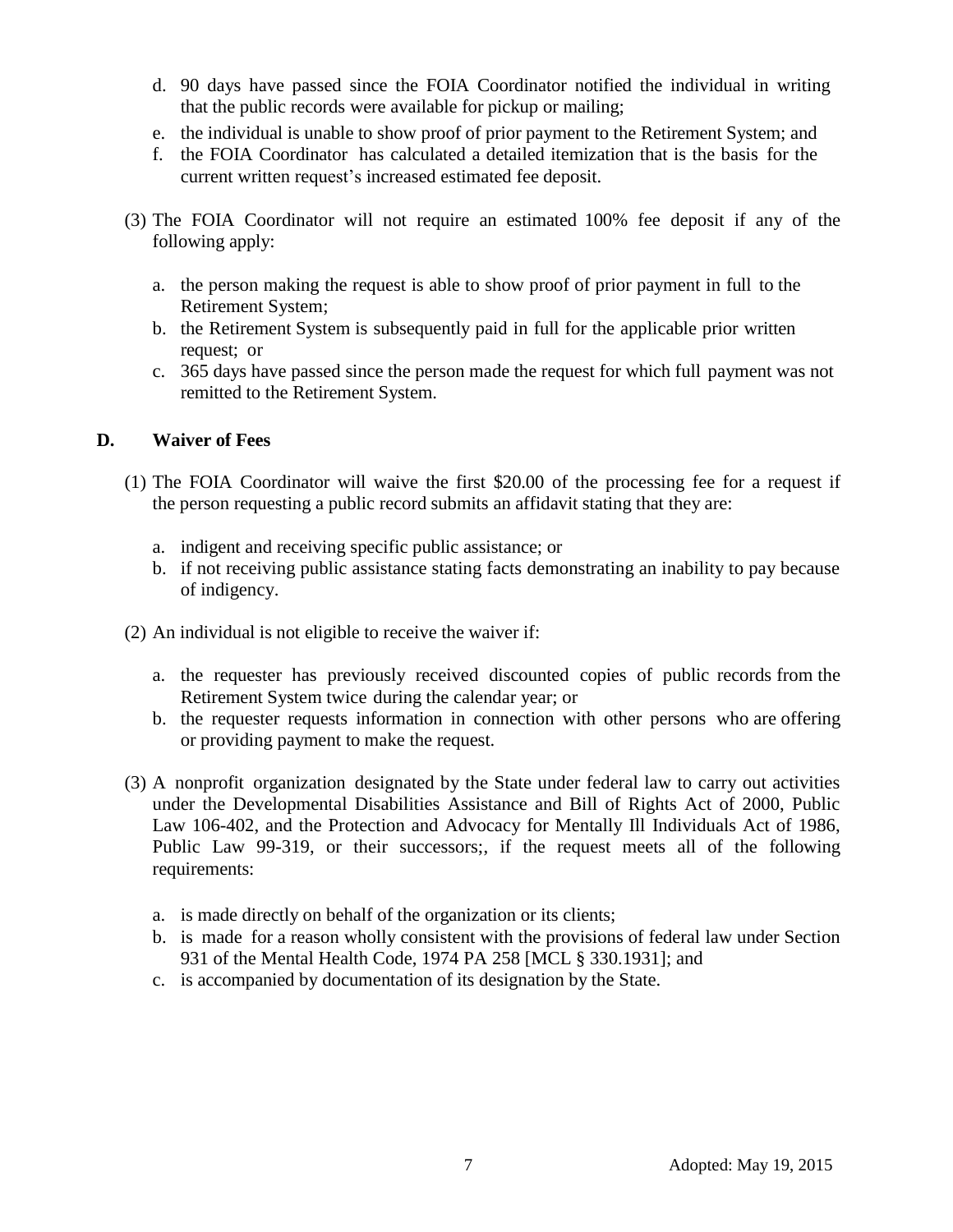# **V. APPEALS**

### **A. Appeal of a Denial of a Public Record**

- (1) When a requester believes that all or a portion of a public record has not been disclosed or has been improperly exempted from disclosure, he or she may file an appeal of the denial to the Board of Trustees of the Retirement System. The appeal must be in writing, specifically state the word "appeal" and identify the reason or reasons the requester is seeking a reversal of the denial.
- (2) The Board of Trustees is not considered to have received a written appeal of either a denial or a fee amount until its first regularly scheduled meeting following the submission of the appeal.
- (3) Within 10 business days of receiving the appeal the Board will respond in writing in one of the following ways:
	- a. Reverse the disclosure denial;
	- b. Uphold the disclosure denial;
	- c. Reverse the disclosure denial in part and uphold the disclosure denial in part; or
	- d. Under unusual circumstances, issue a notice of extension for not more than 10 business days to respond to the appeal.
- (4) Regardless of whether a requester submitted an appeal of a denial to the Board, he or she may file a civil action in Wayne County Circuit Court within 180 days after the Retirement System's final determination to deny the request.

#### **B. Appeal of an Excessive FOIA Processing Fee**

- (1) If a requester believes that the fee charged by the Retirement System to process a FOIA request exceeds the amount permitted by state law, he or she must first submit a written appeal for a fee reduction to the Board of Trustees. The appeal must be in writing, specifically state the word "appeal" and identify how the required fee exceeds the amount permitted.
- (2) Within 10 business days after receiving the appeal, the Board will respond in writing by:
	- a. waiving the fee;
	- b. reducing the fee with a written determination indicating the specific basis that supports the remaining fee, accompanied by a certification by the Board that the statements in the determination are accurate and the reduced fee amount complies with this Police and Procedures and Section 4 of the FOIA;
	- c. upholding the fee with a written determination indicating the specific basis under Section 4 of the FOIA that supports the required fee, accompanied by a certification by the Board that the statements in the determination are accurate and the fee amount complies with this Policy and Procedures and Section 4 of the FOIA; or
	- d. issuing a notice detailing the reason or reasons for extending for not more than 10 business days the period during which the Board will respond to the written appeal.